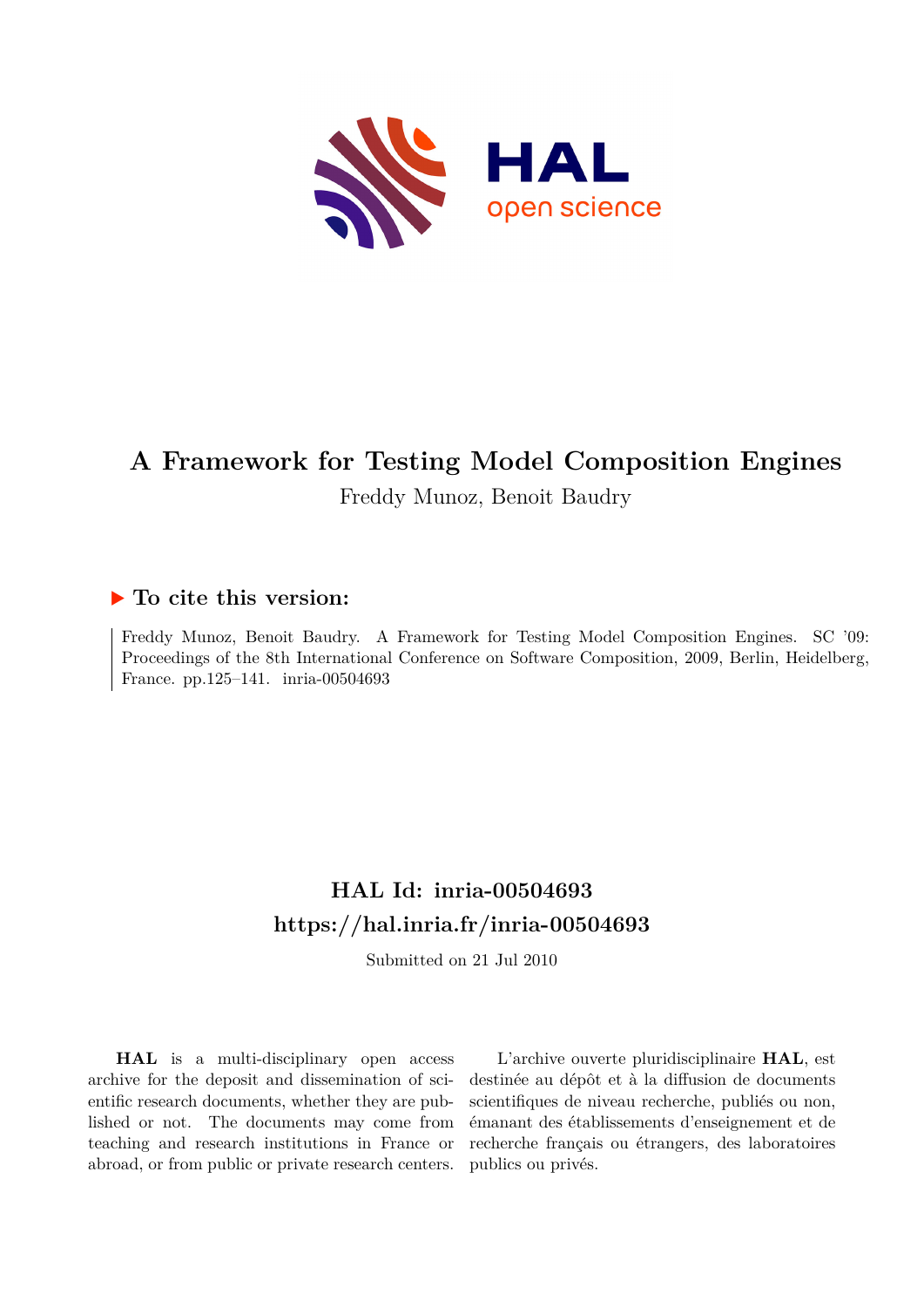# **A framework for testing model composition engines\***

Freddy Munoz, Benoit Baudry

INRIA, Centre Rennes - Bretagne Atlantique Campus de Beaulieu, F-35042 Rennes Cedex, France {fmunoz,bbaudry}@irisa.fr

**Abstract.** Model composition helps designers managing complexities by modeling different system views separately, and later compose them into an integrated model. In the past years, researchers have focused on the definition of model composition approaches (operators) and the tools supporting them (model composition engines). Testing model composition engines is hard. It requires the synthesis and analysis of complex data structures (models). In this context, synthesis means to assembly complex structures in a coherent way with respect to semantic constraints. In this paper we propose to automatically synthesize input data for model composition engines using a model decomposition operator. Through this operator we synthesize models in a coherent way, satisfying semantic constraints and taking into account the complex mechanics involved in the model composition. Furthermore, such operator enables a straightforward analysis of the composition result.

**Keywords:** Model composition, Model composition engines, Software testing, Data synthesis

# **1 Introduction**

Model-Driven Engineering (*MDE*) aims at tackling the growing complexity of constructing software systems, this by promoting the systematic use of models as primary engineering artifacts [1]. Typically, a software system is not modeled into a single unit capturing all the properties. Instead, it is practical to split the design into several views that capture the specific properties and concerns. Designing a software system with different views enables designers to separate concerns and cope with one complexity dimension at the time. Later, these views are composed into an integrated model representing a general view of the system. This model can be then used to assess consistency of the different views, feed an automatic code generator or an automatic analysis tool to detect conflicts.

Several researchers have addressed the development of composition approaches (*composition operators*) and tools supporting them [2-5]. Such tools, referred as *model composition engines (CE),* aim at composing models as specified in the composition operators they realize.

 <sup>\*</sup> This work was partially supported by the European project DiVA (EU FP7 STREP).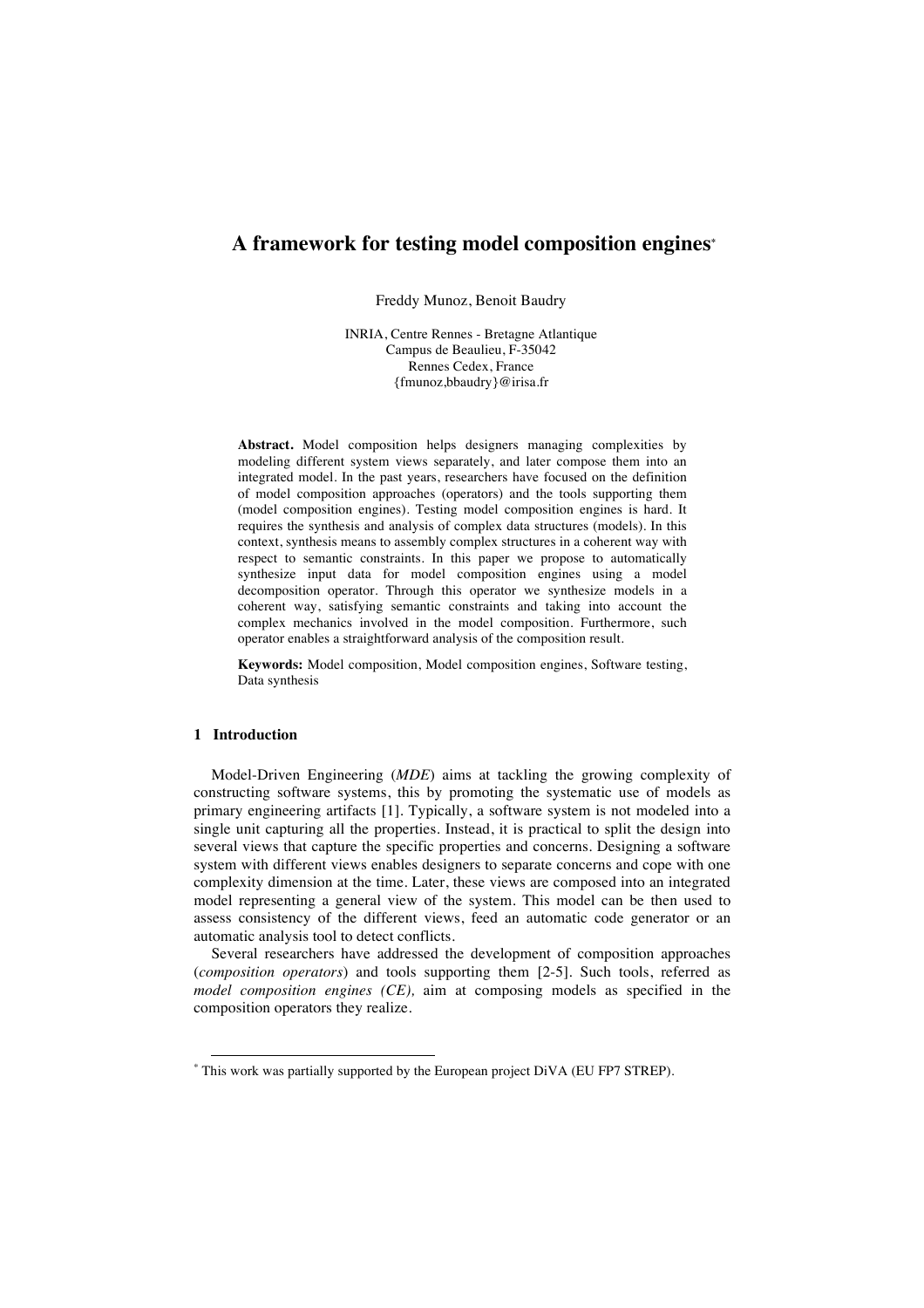Testing whether the model produced by a *CE* is as expected requires: (1) the generation of test data, which are a pairs of composable models covering the input domain of the *CE*, and (2) the expected output model for each input pair.

A pair of models is *composable* with respect to a composition operator, if the operator can unify the elements constituting each model to produce a final wellformed model. In other words, a composable pair of models is one that can be processed by a CE to produce a coherent result.

For testing a *CE*, we can revert the process specified by a composition operator, through a *decomposition operator*. We refer to such process as *decomposition,* and its realization as model decomposition engines (*DE*). Given this *DE* we propose to automatically synthesize models covering input domain of *CE*. We pass these models as input to the *DE* that decomposes them to generate pairs of models, which are composable by *CE.* Since *DE* reverts the process carried out by *CE*, when *DE* generates a pair of models  $m_1$ ,  $m_2$  from a model  $m$ , the composition of  $m_1$  with  $m_2$  by *CE* is expected to produce *m*.

The contribution of this paper is describing a strategy to create a decomposition operator, and use it to test a *CE*. This strategy serves as a guideline for creating decomposition operators and their respective decomposition engines. We have created a framework that, given a *DE* and a *CE,* automatically synthesizes input data, decomposes such data, executes the *CE* under test, and decides whether the composition result is correct. That is, an automated process that help tester validating their *CE*. In order to illustrate the usefulness of this framework, we have performed the whole process to test the *kompose* CE [6].

This paper is organized as follows. Section 2 introduces the model composition concepts. Section 3 explains the testing of model composition engines. Section 4 introduces our synthesis technique. Section 5 presents the analysis we perform over the composition result. Section 6 describes the implementation of this approach as a generic testing framework. Section 7 presents experimental results through mutation analysis. Section 8 presents the related work, and finally section 9 concludes.

### **2 Composing models**

Composing models consists in integrating several models representing different modeling dimension into a single one. The remainder of this section introduces a short running example through which we explain the model composition concepts.

### **2.1 Running example**

In model driven engineering, the basis for creating models is specified in a metastructure (meta-model). Meta-models define the elements, relations, and semantic constraints of the models they specify.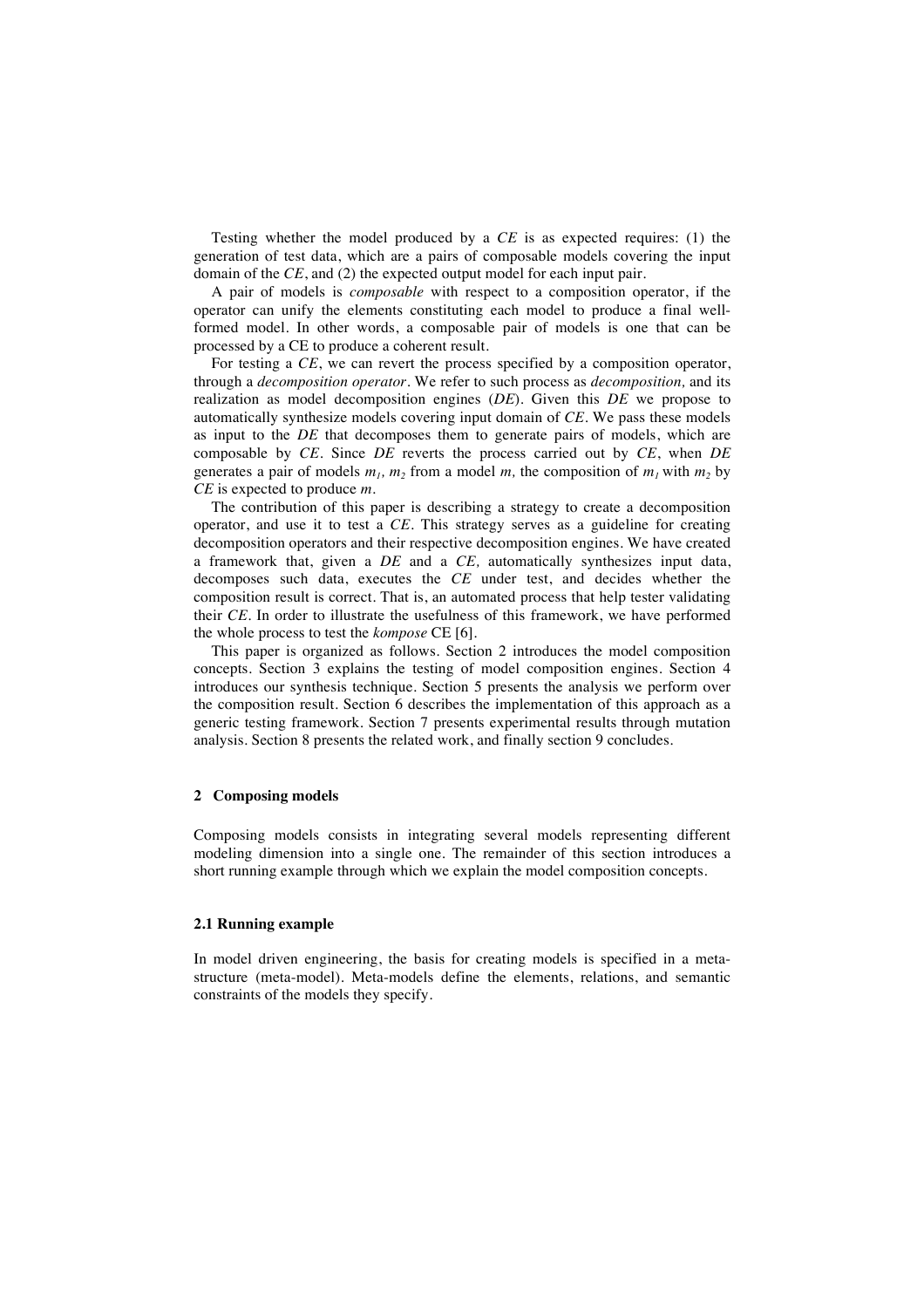

**Fig. 1.** Reduced version of the UML Class Diagram meta-model (*RCD*)

Figure 1 presents a reduced version of the UML Class Diagram (RCD) metamodel. This version of the meta-model introduces only classes, attributes, and associations between classes and data types used by attributes. All the models we introduce conform to this meta-model.



**Fig. 2.** Class diagrams (models conforming to the *RCD* meta-model) of an (A) invoice service and a (B) sales cart concern

Figure 2 presents two class diagrams of an online sales system. Both diagrams model the same system capturing different features. The diagram on top (A) captures the invoice concern where a client is associated with several invoices, each one containing several items. The diagram on bottom (B) captures the sales cart concern where a client selects items and puts them into the cart to later check out.

#### **2.2 Different ways to compose models**

There exists different techniques to compose models, and they can be classified in *symmetric* and *asymmetric*. *Symmetric* model composition consists in the integration of model coming from the same meta-model and representing equivalent concepts [3, 4, 7, 8]. For instance, the composition of two class diagrams into a single one is symmetric because equivalent elements are composed. On the other hand, *asymmetric* model composition integrates models from different meta-models [9]. In this paper we address the symmetric model composition and hence the approach we propose is applicable over any symmetric model composition engine.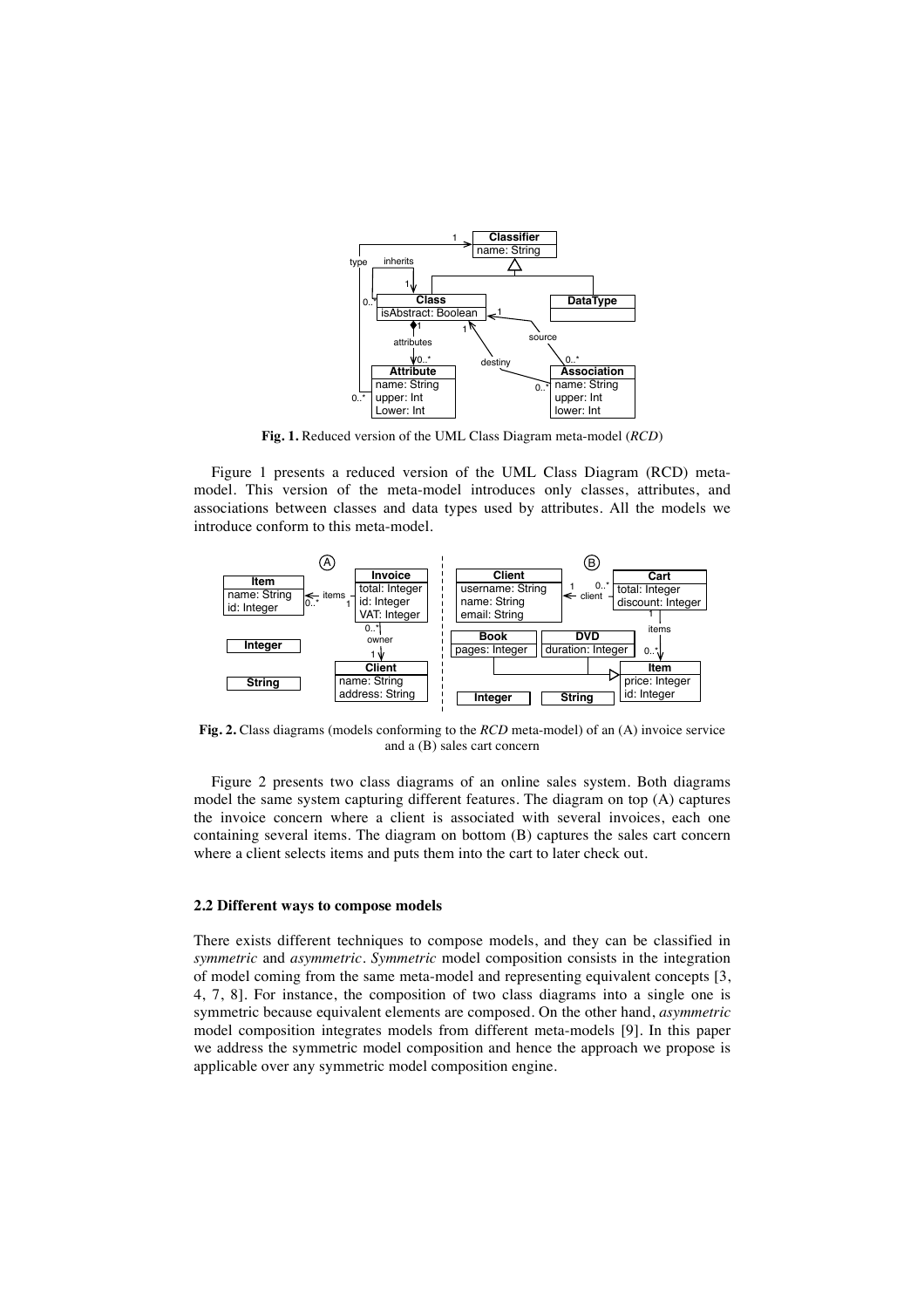#### **2.3 Overview of symmetric model composition**

Composing models is a twofold process that integrates different models into a single one. The first step consists in specifying the composition procedure with a *model composition operator*. The second step consists in implementing a model composition engine (*CE*) that realizes the specifications expressed in the composition operator.



**Fig. 3.** Specification of a model composition approach as a composition operator and the derivation of its realization as a model composition engine (*CE*)

Figure 3 illustrates these twofold and the link between them. A composition operator specifies the composition in terms of atomic steps at an abstract level. An engineer then takes this specification and implements a *CE* using a specific programming or modeling language such as Kermeta [10]. Notice that the abstractions defined in the specification are not necessarily implemented as single low-level operations. Instead, they are implemented as a sequence of low-level operations that manipulate the model elements. Since the testing activity distinguish specification from realization, we present separately the composition operator (specification) from the composition engine (realization).

A composition operator ⊕ specifies how to integrate pairs of models in terms of their constituent elements (model elements). These model elements have an associated semantic that defines whether they can be actually composed or not. The composability of these elements is defined over a meta-model, that is, the metaclasses that these elements instantiate are designated to be composable or not. For instance, the composability semantic associated with the *RCD* meta-model specify that instances of the meta-classes Classifier, Attribute and Association are composable. This knowledge comes from the designer of each particular metamodel and influences the way in which models are composed.

Typically, ⊕ is specified by sub operators: (1) a *match operator*, which defines an equivalence relation between the input models. That is, when a pair of model elements are equivalent, then, composed. (2) A *merge operator*, which is responsible for composing the input model elements. It defines, in terms of atomic operations or *composition primitives*, how to compose matched elements and what to do with unmatched elements.

In this paper we use the composition operator  $\mathbf{\Theta}_{\text{sig}}$  proposed by France et al in [3]. The match operator defines that two elements are equivalent when they instantiate the same meta-class and have the same *signature*. A *signature* uniquely identifies an element and is defined on each composable meta-class. For instance, the meta-class Classifier is signed by its name, which means that two instances of Classifier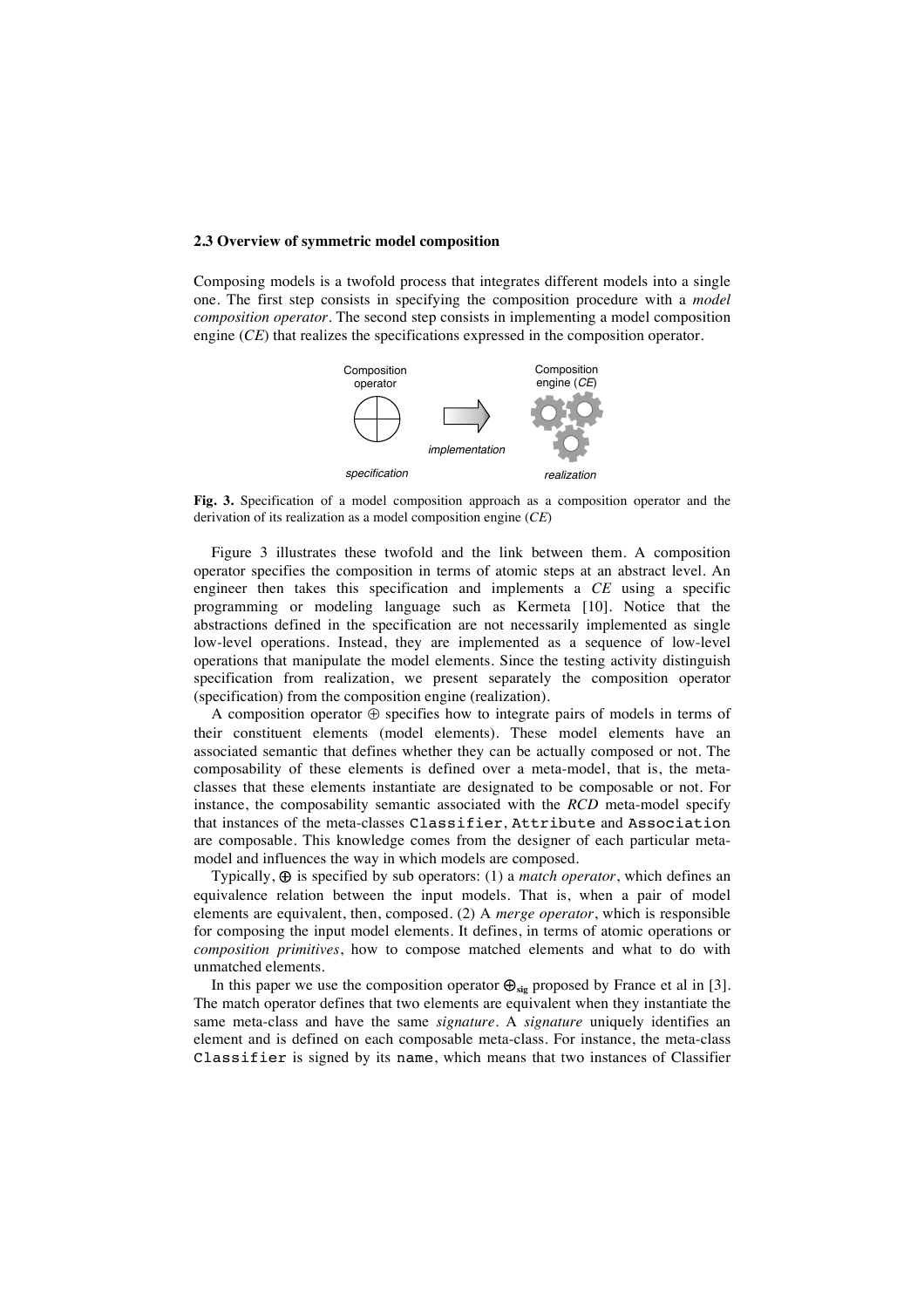that have the same name match, whereas the name and type signs Attribute. The merge operator comprises two composition primitives. (1) A *unify(a, b)* primitive that unifies two model elements *a*, *b* existing in both of the input models into a single one in the resulting model. (2) A *copy(a)* primitive that copies the model element *a* existing only in one of the input models into the resulting model. A formal algebraic notation for model composition is introduced in [11], we reuse this notation to define ⊕.

**Definition 1.** Let *MM* be a meta-model defining particular model elements and the relations between them. So  $M$  is the set of all the well-formed models conforming to *MM*. The models  $m, m_1, m_2 \in M$  are particular well-formed models conforming to *MM*. A symmetric composition operator  $\oplus$  is a function that maps a pair of elements (binary operator)  $[m_1, m_2] \in M$  into a single  $m \in M$ .

$$
\bigoplus: M \times M \to M \tag{1}
$$

Figure 4 shows the result of composing of the model in figure 2,  $\Theta(A, B) = C$ . Notice that the model elements Client in *A* and *B* are unified because they have the same signature in *A* and *B*. On the other hand, the remainder model elements are copied. It is worth mentioning that the use of signatures is specific to the approach defined by France et al [3]. Other approaches could propose, for example, to use object identifiers as a basis for match operators.



**Fig. 4.** Model resulting from the composition of the models *A* and *B* in figure 2

#### **3. Testing model composition engines**

Testing *CE*s consists in a three-step process. (A) The first is the synthesis of input data, that is, models conforming to a meta-model. These models must fulfill a criterion of coverage for the meta-model. (B) The second is the composition of pairs of model using the *CE* under test (*CEUT*). (C) The third and final is the evaluation of the model produced by the *CEUT*. Figure 5 illustrates this process.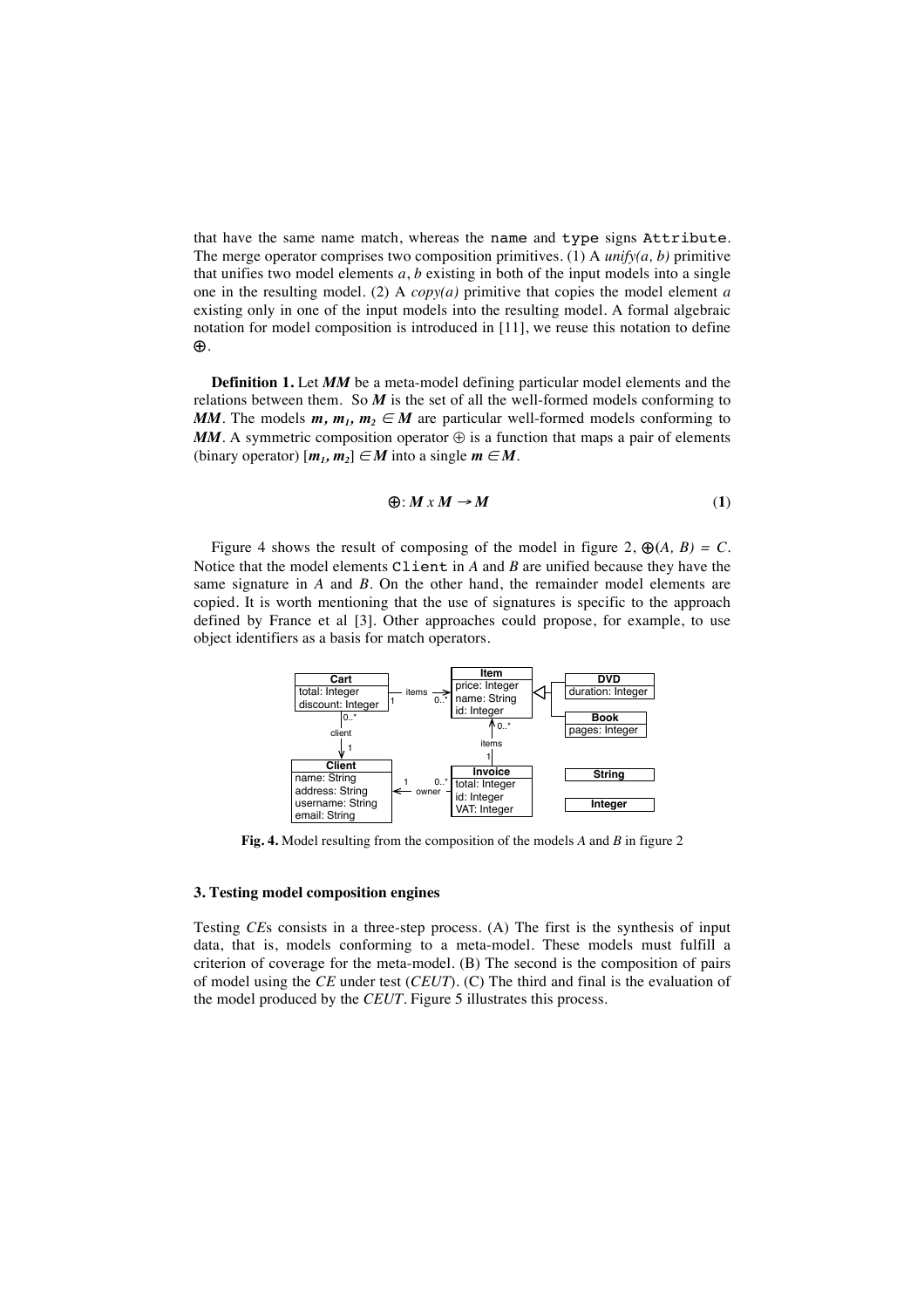

Fig. 5. Testing process for a model composition engine. It consists in generating data (A), composing the generated data (B), and evaluating the result produced in B (C).

This process seems to be straightforward and feasible using existing techniques to generate and evaluate models. Existing techniques such as [12-14] can synthesize models conforming to a given meta-model, and pick a pairs among them to execute the *CEUT*. However, this is tricky because it is not easy to ensure that the selected pairs will be composable. Furthermore, even if the selected pair is composable, there is no guarantee about the evaluability of the expected result.



**Fig. 6.** Models conforming to the *RCD* meta-model, at the left (a), two models that cannot be composed, at the right (b) two models that can be composed.

Figure 6 (a), (b) presents two models *A, B*, conforming to the *RCD* meta-model. At the left (a), composing the models *A* and *B* makes sense because they have the class Client in common. However, when composing these two models, the resulting model does not conform to the *RCD* meta-model. This failure is due to an inconsistency between the two models. One defines an attribute name with type String, whereas the other defines the same attribute, but with type Integer. Since the same attribute have different types, it is copied into the unified class. This results in a violation of the class diagram constraint specifying that the name of an attribute is unique for a class. We say that these models are not composable because when composed they do not produce a well-formed model.

A different situation occurs at the left (b) of figure 6. Notice that the model elements in *A* have no equivalence with those in *B*. That is, the composition of these models produces a model containing their elements separately. None of the model elements are unified because they are not equivalent. In this case the models are composable and produce a result that conforms to the *RCD* meta-model. However, even when the composition produces a result, this result has no further meaning because it is the same as having separated models.

The previous examples show some difficulties that can arise when trying to compose two models. When these models are automatically synthesized, and a pair of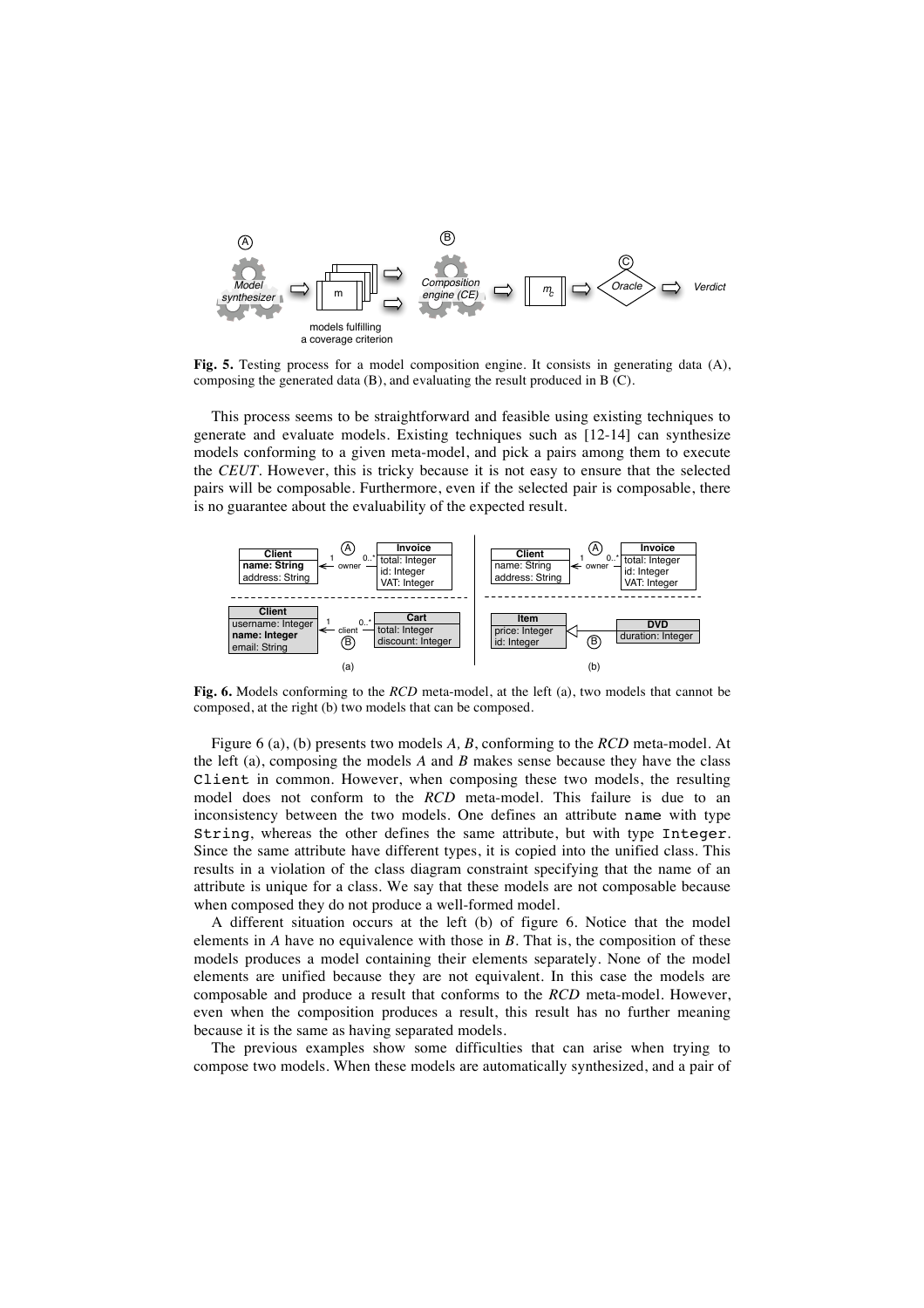them is selected for composition, it is not possible to guarantee whether they may be composable or not. Furthermore, even if these models are composable, there is no way to ensure that they will produce a meaningful and evaluable result.

It is worth mentioning that although these examples are based on the composition operator defined in section 2.2 and the *RCD* meta-model, the situation they illustrate can arise whatever the meta-model or composition operator.

Automatically synthesizing models is insufficient for testing *CE*s because the relation that makes pairs of models composable is systematically ignored. Furthermore, as the relation between pairs of models is ignored, predicting what the composition result must look like is very difficult.

#### **4. Automatic generation of test data**

In the previous section we illustrated the difficulties of current model synthesis techniques to generate test data for *CE*s. This motivates us to propose an approach to generate models in such a way that composability and evaluability is guaranteed.

#### **4.1 Synthesis of composable models**

In our approach, we do not synthesize models; instead, we transform the models produced by a model synthesizer into pairs of models suitable to be composed. To achieve this goal, we introduce a specification that captures the relation that pairs of models must bear in order to be composable. We refer to this specification as *decomposition operator,* from which we derive an implementation that actually decomposes models generating pairs of them. We refer to such implementation as *decomposition engine* (*DE*).



**Fig. 7.** Generation of composable pairs of model through the decomposition of models generated by a model synthesizer

Figure 7 illustrates our approach. Initially, a model synthesizer generates models conforming to a meta-model. This synthesizer will generate as much models as needed to cover the meta-model structure. Then, a *DE* processes these models and produces several pairs of models and ensures their composability. That is, the *DE* decomposes the models in such a way that the results it produces can be composed. Furthermore, these pairs will also produce predictable results, which make the analysis of the composition result straightforward.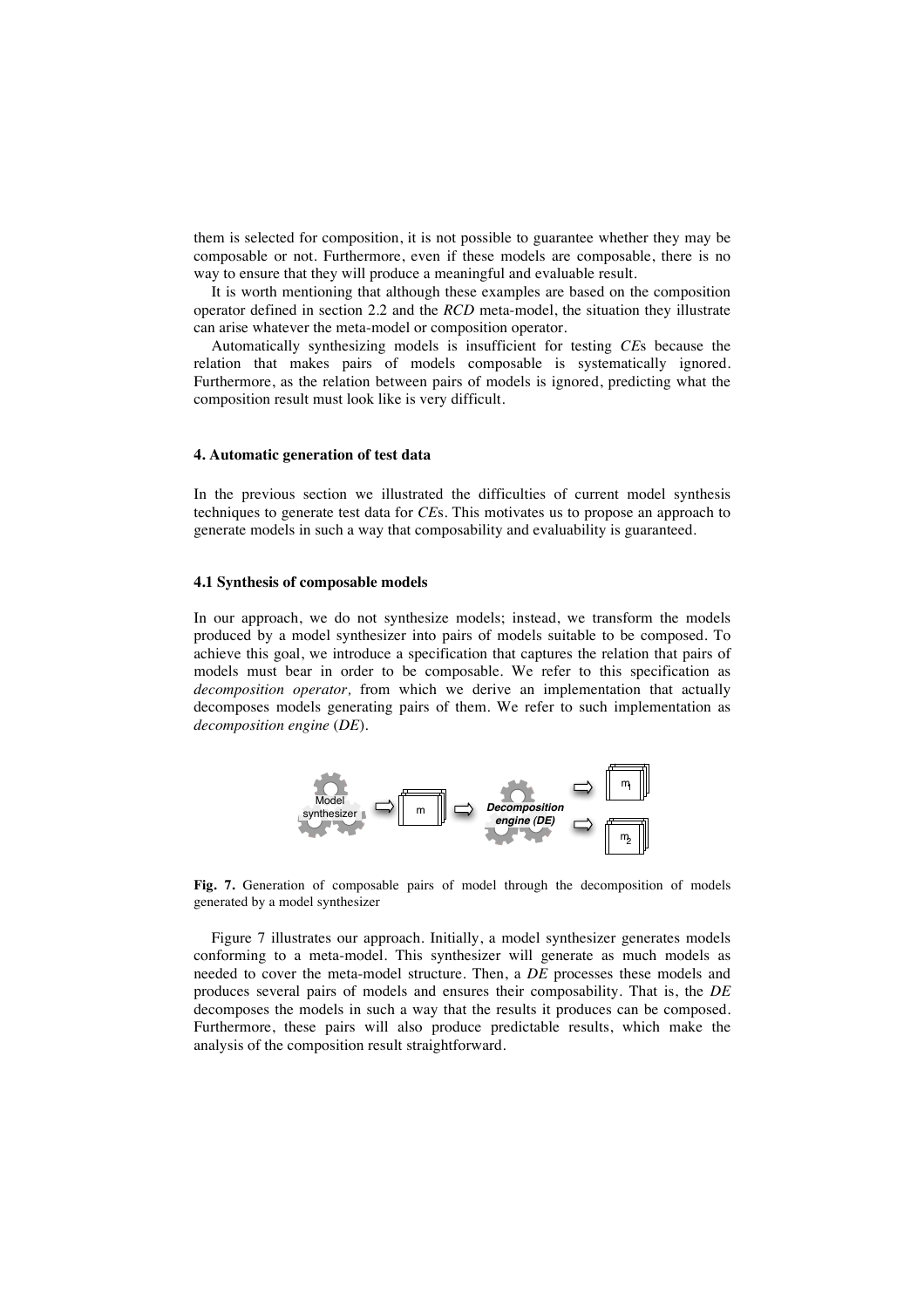#### **4.2 Decomposing models**

Our approach relies on the generation of models in a very particular way, which is specified by a *decomposition operator* that describes how to *generate* models from other models. That is, how to break a single model into other models containing its constituting elements. The process of breaking a model to generate other models containing the elements of the first is called *decomposition*.

More precisely, decomposing a model consists in applying a series of atomic operations (*decomposition primitives*) to break one model into several pairs of model.

**Definition 2.** Let  $m$ ,  $m_{11}$ ,  $m_{21}$ ,...,  $m_{1n}$ ,  $m_{2n} \in M$  be well-formed models conforming to a meta-model  $MM$ . A symmetric decomposition operator  $\Theta$  is a function that maps a single model (unary operator)  $m \in M$  into a set of pairs of models  $M_p = [m_{11}, m_{21}]...$  $[m_{1n}, m_{2n}] \subseteq \mathcal{P}(M \times M).$ 

$$
\Theta: M \to M_p / M_p \subseteq \mathcal{P}(M \times M) \tag{2}
$$

The decomposition operation is typically the inversion of the composition operation. The decomposition operator takes a model *m* and transforms it into a set of model pairs, in such a way that the composition of these pairs will generate *m.*

$$
\Theta = \Theta^{-1} \Leftrightarrow (\forall \{m_1, m_2\} \in M_p), (\exists \ m \in M) / \Theta(m_1, m_2) = m \land \Theta(m) = M_p \tag{3}
$$

Figure 8, illustrates the multiples decompositions for a single model. This shows all the decomposition (on top) for the single class Item (on bottom).



**Fig. 8.** The same result is generated by the composition of different models. The dotted arrow from bottom to top represents the decomposition of a single model into the pairs.

Analogously to composition operators, we construct decomposition operators in terms of atomic operations or *decomposition primitives*. We derive these decomposition primitives from the primitives defined by a composition operator. For example, the decomposition operator  $\Theta_{\text{sig}}$  of  $\Theta_{\text{sig}}$  is constructed as follows. The composition primitive *unify*, and *copy* perform the composition of matched and unmatched elements respectively. The first primitive creates a single element starting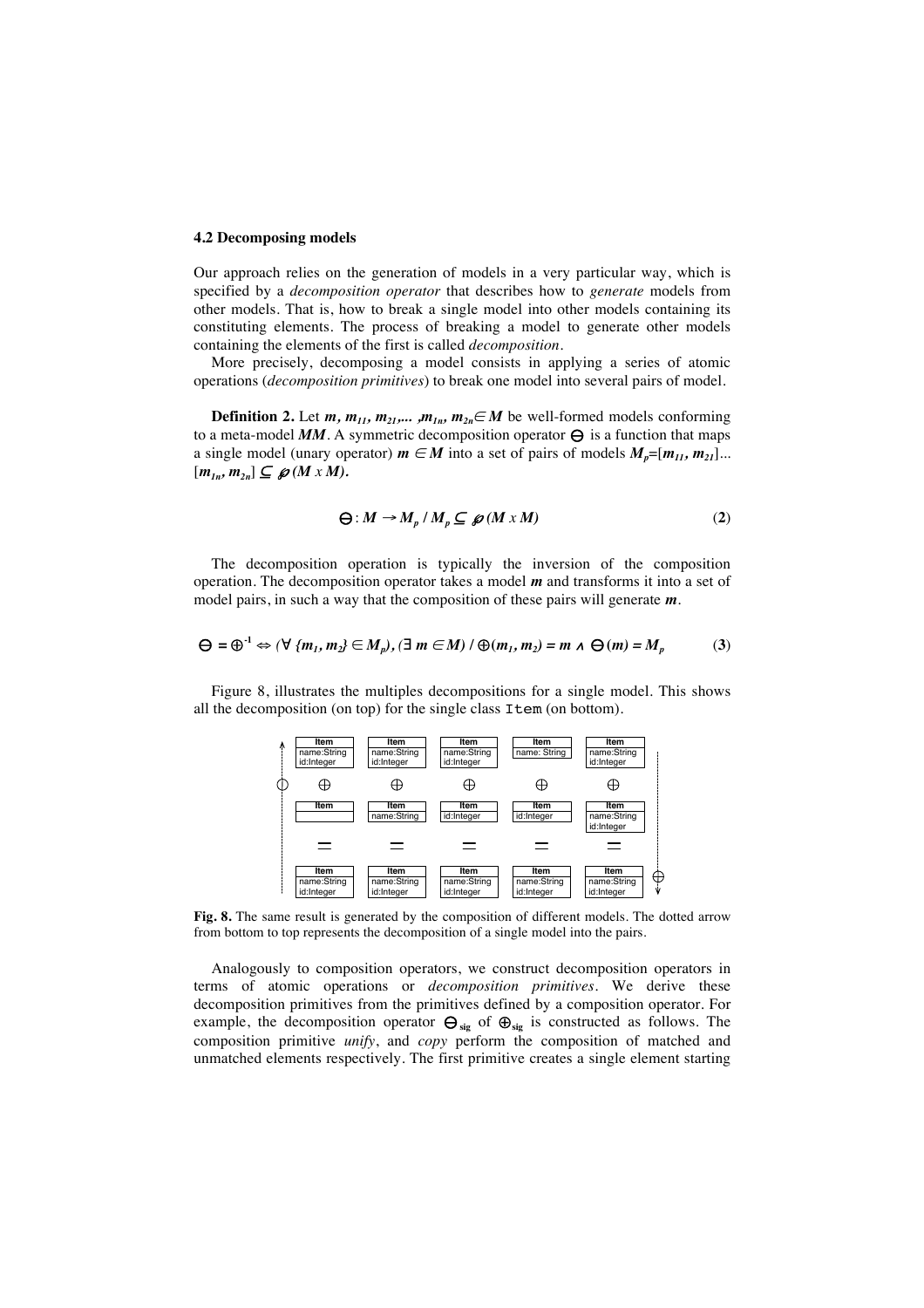from a model element existing in both of the input models. The second copies an element existing only in one of the input models into the resulting model. Inspired by these composition primitives, we design the decomposition primitive *clone,* and *side*. The primitive *clone(a)* copies the model element *a* into both of the resulting models, whereas the  $side(a)$  primitive copies the element *a* into only one of the resulting models.

Typically, the match sub-operation of the composition operator defines constraints over the decomposition process. For instance, the match operator of ⊕**sig** establishes decomposition constraints between the meta-classes in *MM*. For example, the match operator of ⊕**sig** for the reduced class diagram meta-model establishes a relation between the meta-classes Attribute and Classifier. Such relation is determined by the Attribute's signature, which includes the Classifier's signature since it references in the meta-attribute type. Whenever the decomposition process may apply a decomposition primitive on the model element Client.address in figure 2, it must also apply the same primitive to the model element String.

The meta-model designer, based on his domain knowledge declares explicitly the composition constraints<sup>1</sup>, for example *there cannot be attributes without a type*. In order to respect these constraints, we propose to check them before performing the decomposition. This guarantees the well formedness of the decomposed models.



**Fig. 9.** The figure illustrates a valid, and an invalid decomposition with respect to a decomposition constraint "*an attribute and its data type must not be separated"*.

Figure 9 illustrates a decomposition constraint. It displays on the left the instance diagram of a model element Client with an attribute name of type String. On the right, the figure displays the instance diagram of two decompositions of Client  $(A, B)$ . We represent the different decomposed models  $(m_1, m_2)$  by using dashed, and solid boxes. The dotted box enclosing the attribute named "name", and the data type named "String" illustrate the dependence between these two elements. *A* is a valid decomposition of *Client*; it respects the decomposition constraints and does not separated an attribute from its type. On the other hand, *B* is invalid because it separates the attribute name from its type String, hence generates a malformed

 <sup>1</sup> Such constraints can be expressed in languages such as OCL of Alloy [15], and later translated into hard-code.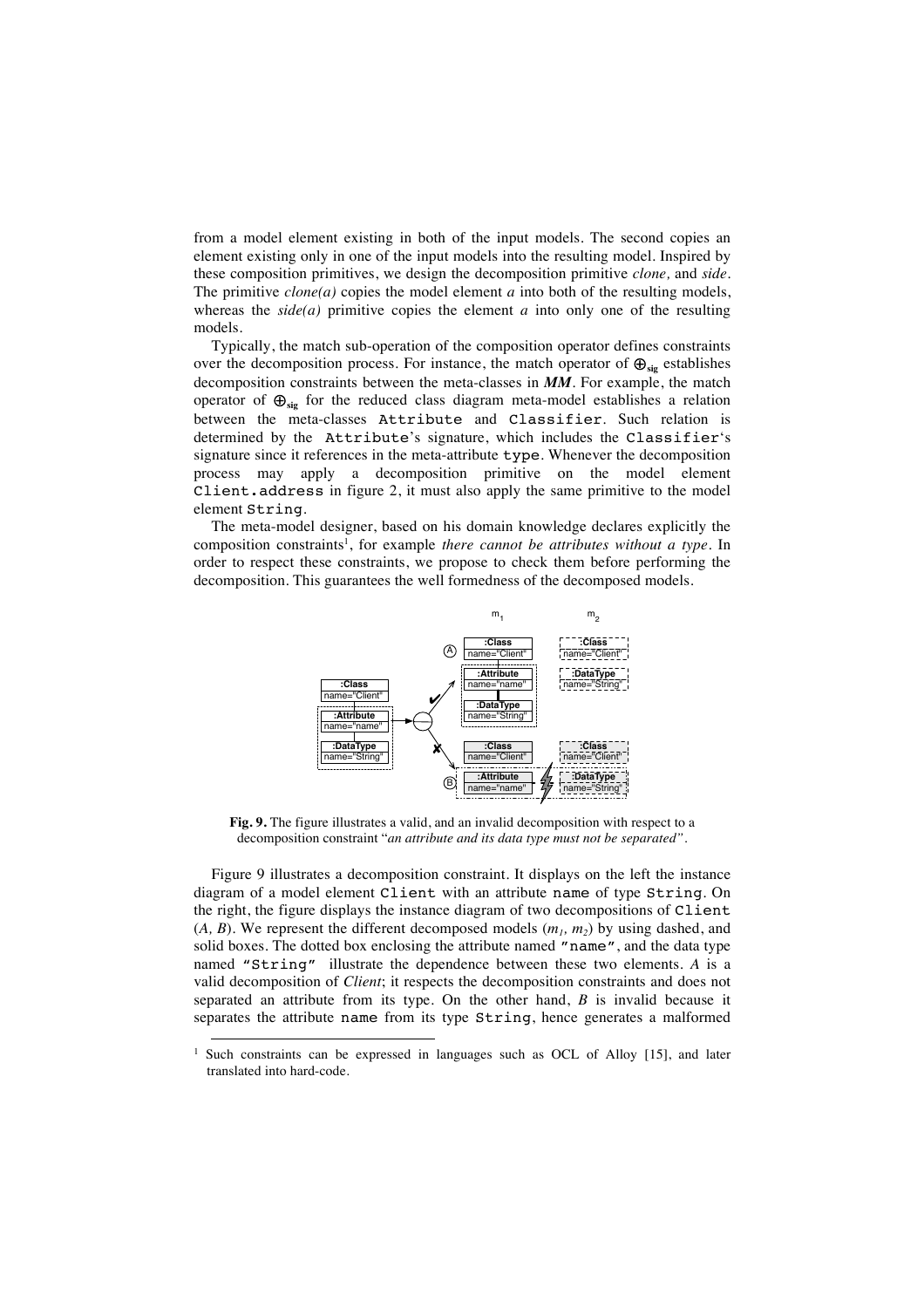model. It violates the decomposition constraints and makes the left decomposition instance dependent on the right decomposition instance.

Notice that decomposition operators are derived from the inverse of the different primitive operations constituting the composition operator they reverse. That is, for each primitive  $c$  in the composition operator, there is at least a primitive  $d$  in the decomposition operator that can revert (undo) the effect of *c.* Typically, composition operators such as [16, 3, 4, 7, 8], are described in terms of two operations: (1) *match* and (2) *merge.* Defining primitives to inverse these operations could be done in a very similar way to those we previously described in this section. In general, symmetric composition operators with well-defined composition steps such as match and merge are likely to be inversed.

#### **5. Oracle: analyzing the composition result**

The decomposition of models eases the analysis of the model produced by a *CE*. Since a DE decomposes pairs of models from a single one (*m*), and a *CE* composes these pairs generating the originally decomposed model (*m*), the input model of the decomposition and the output model of the composition are expected to be the same. The relation between these models enables us to define an *oracle* function that gives true when the produced model is correct, and false otherwise. To define this function we use a reference model (decomposition's input) that is compared with the decomposition result. In this way, when all the model elements of the decomposed model exists or have an equivalent in the composed model, and the relation between these model elements are equivalent on both models, the composition is correct.

**Definition 3.** For a composition operator  $\oplus$  and the decomposition operator  $\ominus$ reverting  $\oplus$ , the oracle function is defined as a mapping between a pair of models and a Boolean value.

*Oracle*: 
$$
M \times M \rightarrow Boolean
$$
 (4)

$$
Oracle (m,m') = \n\begin{cases}\n\text{True if } m \text{ equivalent to } m' \\
\text{False otherwise}\n\end{cases} \tag{5}
$$

In the particular cases evaluated by this paper, the equivalence of the composed models is replaced by equality with the original model.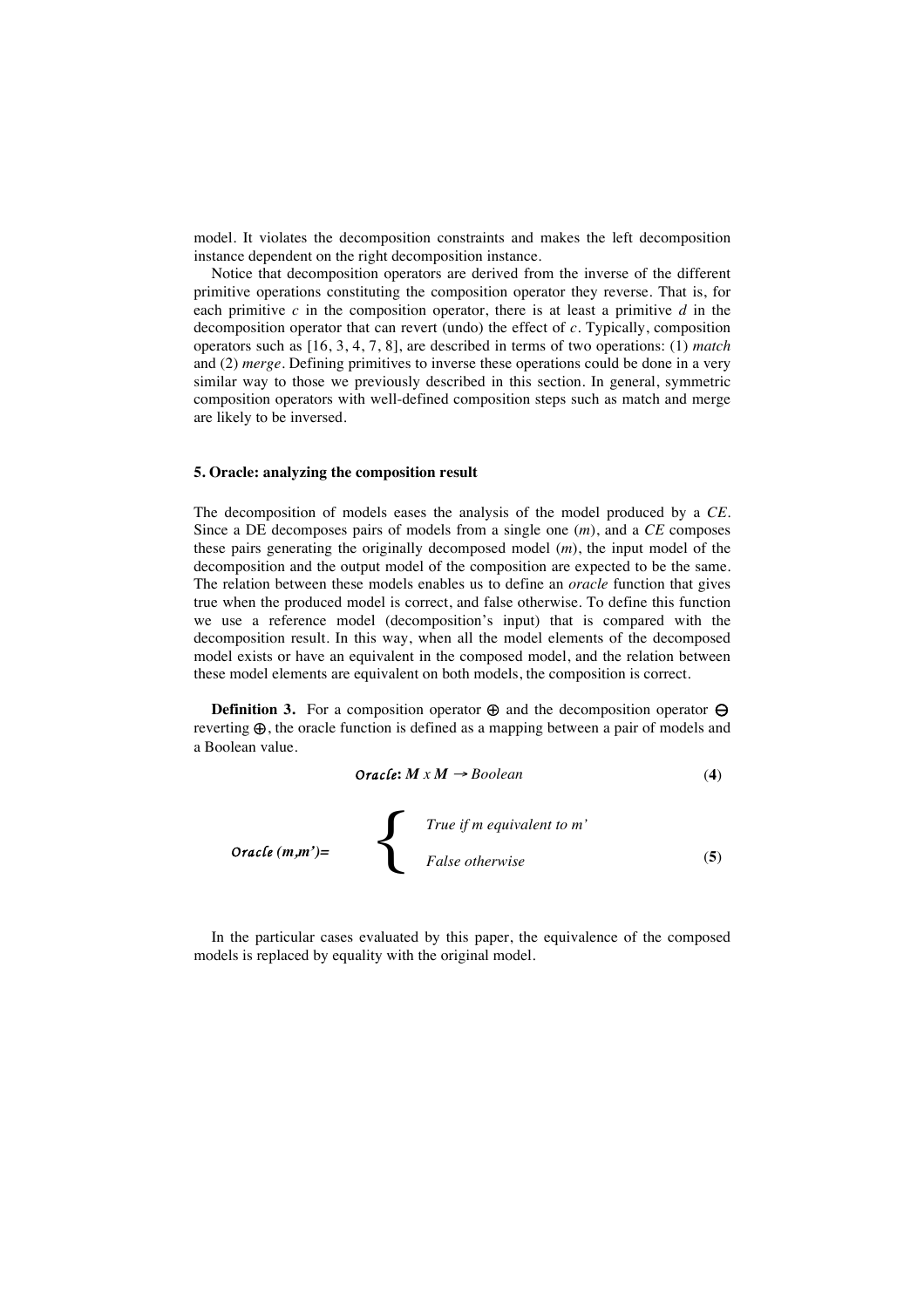#### **6. The** *CompTest* **framework: Model composition testing framework**

We have implemented a generic framework, *CompTest2* , which supports our testing proposal. It is a collection of tools (some of them third party) automating the testing of *CE*s. That is, this framework can be used to test any *CE* implementing symmetric composition. After briefly introducing the tools in *CompTest*, we detail the activities involved in testing a *CE* using *CompTest*.



**Fig. 10.** Elements composing the *CompTest* framework.

Figure 10 presents the different tools in the *CompTest* framework. The icon at right of each box indicates the technology used to build each tool (*Java* , *Kermeta*, and *Alloy*). Grey elements correspond to third party tools.

- $MMCC<sup>3</sup>$  [17] is a third party tool that checks whether a set of models cover a meta-model. MMCC generates a set of constraints that should be satisfied by a set of models in order to insure coverage of the input domain.
- *Cartier* [14] is a third party tool that synthesizes models using a constraint solver approach. Actually it constraints derived from *MMCC* to synthesize models.
- *Decomposition support* is the part of the generic framework that provides support for implementing a model decomposition engine. It provides an extensible interface to implement decomposition primitives.
- *CompOra* is a tool that realizes the model analysis (*Oracle*) we proposed in section 5. It is a generic tool that can analyze the differences between two models regardless their meta-model.
- *Test script generator tool (TSGT)* is a tool that generates the necessary scripts needed to execute the entire test using the *decomposed* models.

Figure 11 presents the *CompTest*'s testing activities involved in testing a *CE*. Everything starts with a meta-model for which a *CE* is implemented (1). An engineer derives a decomposition operator from the CE specifications (composition operator). By using this operator he or she extends the Decomposition support and implements a *DE* (2). Once the *DE* is implemented, *CompTest* runs a sanity check that ensures that the elements of the model decomposed by DE (*m*) are at least in one of the decomposed models  $(m_1, m_2)$ . Once *CE* and *DE* are available, the framework machinery starts working. *MMCC* generates a set of constraints based on a metamodel coverage criterion (*A*). A tester selects such criteria from the catalog offered by *MMCC*. Consequently, *Cartier* takes these constraints (previously generated) and

 <sup>2</sup> Available at http://freddy.cellcore.org/research/CompTest

<sup>&</sup>lt;sup>3</sup> Available at http:// www.irisa.fr/triskell/softwares/MMCC/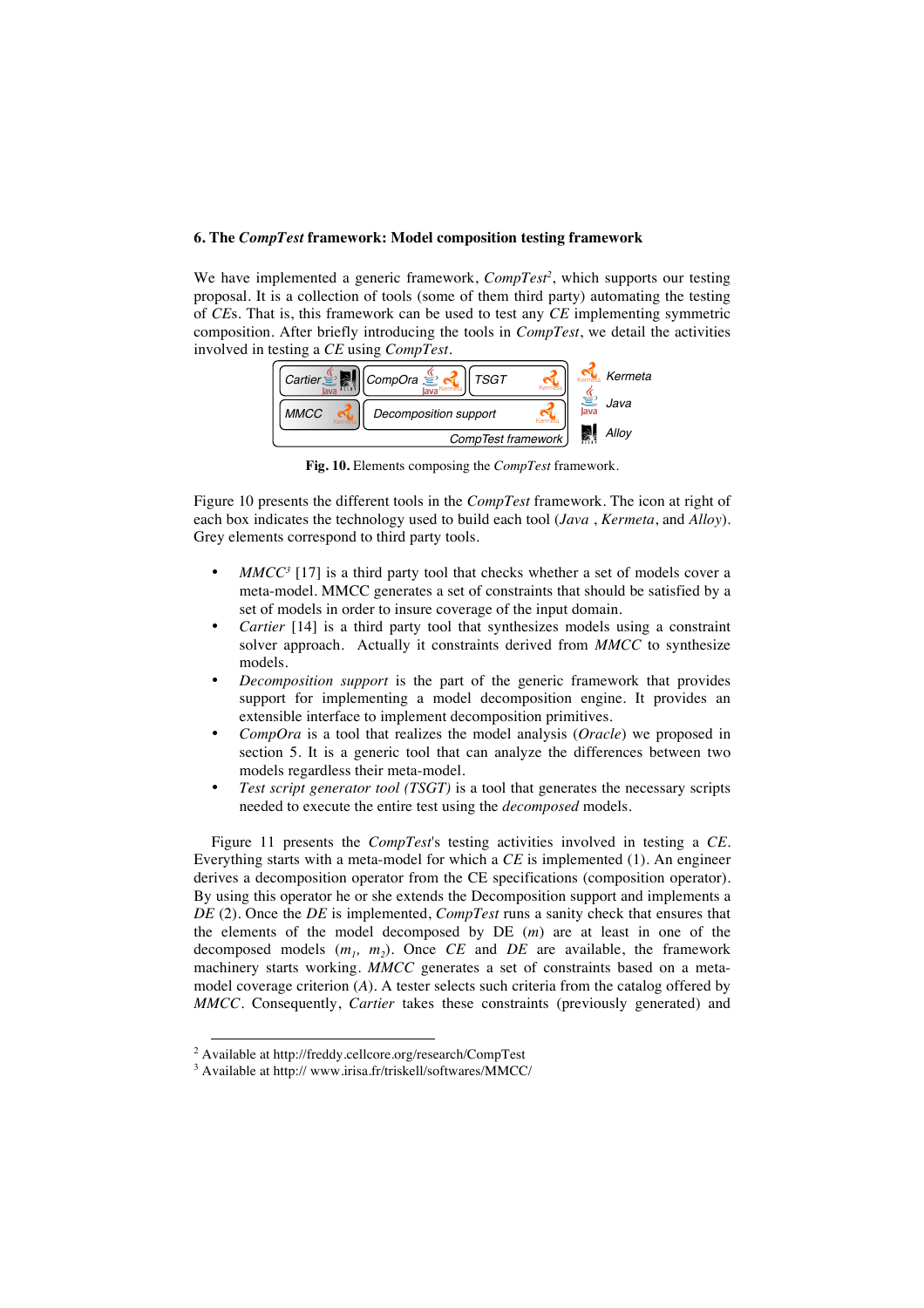generates a set of models satisfying the constraints (*B*). Later on, the *DE* decomposes each model and generates numerous pairs of models (*C*). Once the generation is completed, the *script generator* generates all the scripts for testing the *CEUT* (*D*). These scripts invoke (1) the *CEUT* to compose each pair of models, and (2) *CompOra* to analyze the resulting model. Finally, *CompTest* executes the tests (scripts) and generates a report based on the *CompOra* verdict (*F*). Notice that *CompTest* offers an automated tool chaining, that is, once the composition, decomposition engines, and coverage criteria are available, the framework automatically performs steps from *A* to *F*.



**Fig. 11.** Activities embodied by CompTest for testing a *CE*. Notice that the arrows denote the order of occurrence for such activities, and (1), and (2) denote non-automated activities.

# **7. Experiments**

#### **7.1 Mutation analysis on Kompose**

We have extended the CompTest *CompTest* framework, to test the *CE Kompose* [6], a generic implementation of the composition operator proposed by France et al [3]. It is generic in the sense that it provides a base that needs to be specialized (extended) to a particular meta-model. Such specialization consists in identifying each *mergeable* element in the meta-model and defining their signature. We have *specialized kompose* for the *RCD* meta-model presented in section 2, and using the facilities provided by the *CompTest* we have implemented a *DE* as specified in section 4.

The results obtained after performing the activities illustrated in figure are summarized in the following. The MMCC tool generated 37 constraints that models must fulfill in order to fully cover the meta-model using the *all partitions* criterion.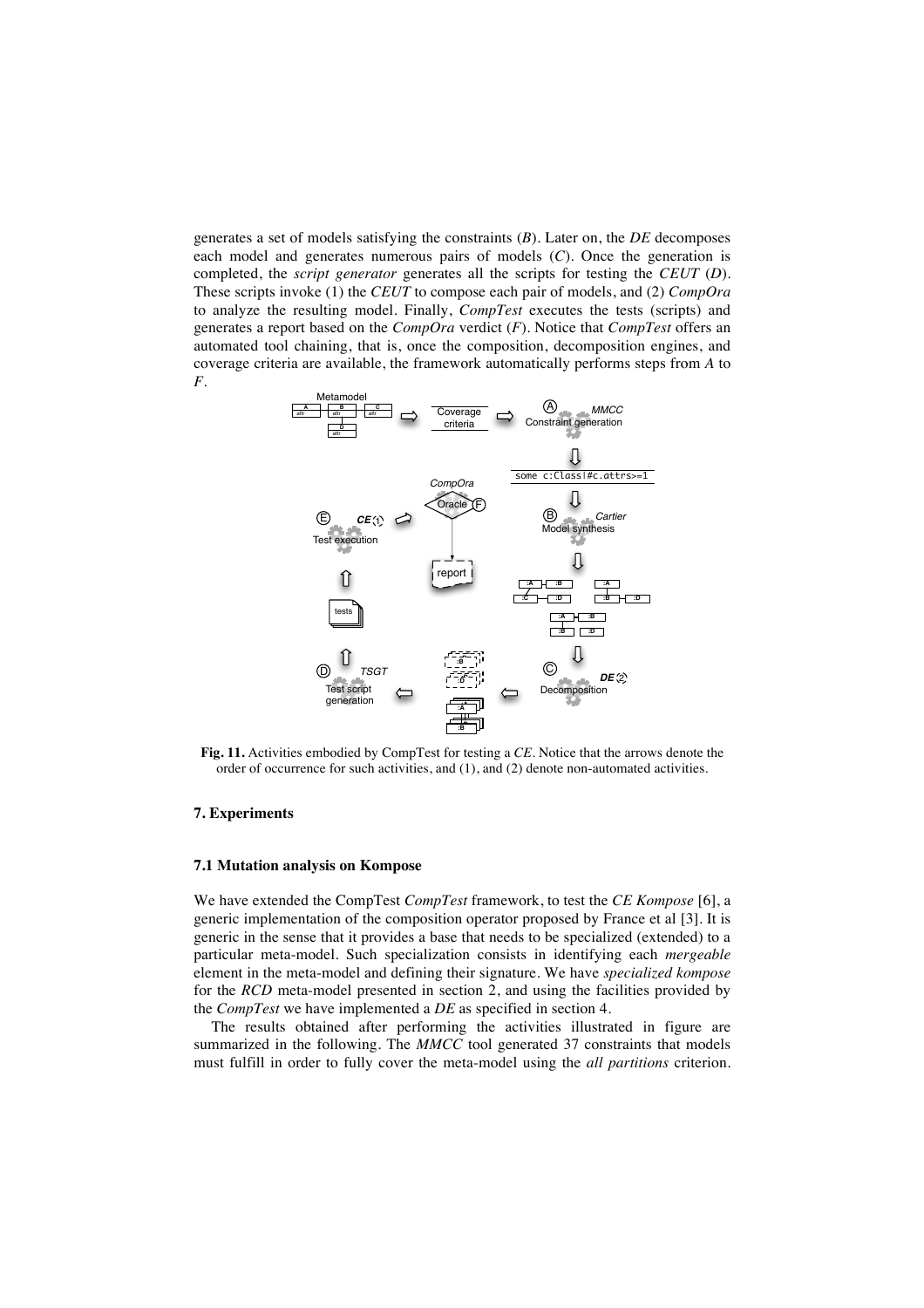Using these constraints, *Cartier* generated 37 model instances (one per constraint). These instances were feed into the *DE*, which generated in average 10 model pairs per instance (335 model pairs in total). The test script generator generated 335 test scripts, one per model pair. Each test script invoked the *kompose* with a model pair, and using composition result, invoked *CompOra*. The whole testing process takes about 20 minutes in a Macbook pro with a 2.4 Ghz processor and 2GB of main memory.

In order to check the CompTest's effectiveness for detecting faults, we intentionally introduced faults in the *Kompose* engine. This is known as mutation analysis in classical testing literature [18]. In the following we summarize these faults:

- **F 1.** Delete instructions from the code realizing the *match* operator.
- **F 2.** Delete instructions from the code realizing the *clone* primitive.
- **F 3.** Delete instructions from the code realizing the *unify* primitive.
- **F 4.** Delete completely the code realizing the *match* operator.
- **F 5.** Delete completely the code realizing the *clone* primitive.
- **F 6.** Delete completely the code realizing the *unify* primitive.

Notice that when the fault *F4* is introduced, fault *F1* cannot be introduced. Analogously, when either fault *F5* or *F6* is introduced, either fault *F2* or *F3* cannot be introduced.

In order to execute the tests we use the data synthesized in the previous section. Notice that the faults we seeded into the *CE* do not modify or introduce errors in neither the decomposition operator nor the RCD meta-model.



**Fig. 12.** Results obtained after testing the faulted version of *Kompose*.

Figure 12 summarizes the results we obtained after executing the tests. We have performed 335 tests for each fault, which corresponds to composing 335 pairs of models and check the result of their composition. *Most of these tests were able to detect that something was wrong with the CE. More important, the high mutation score is consequence of the large amount and variety of the testing data, which covers all the meta-model constructions and the possible ways to compose them. This ensures that all the composition paths where exercised by at least one model pair.*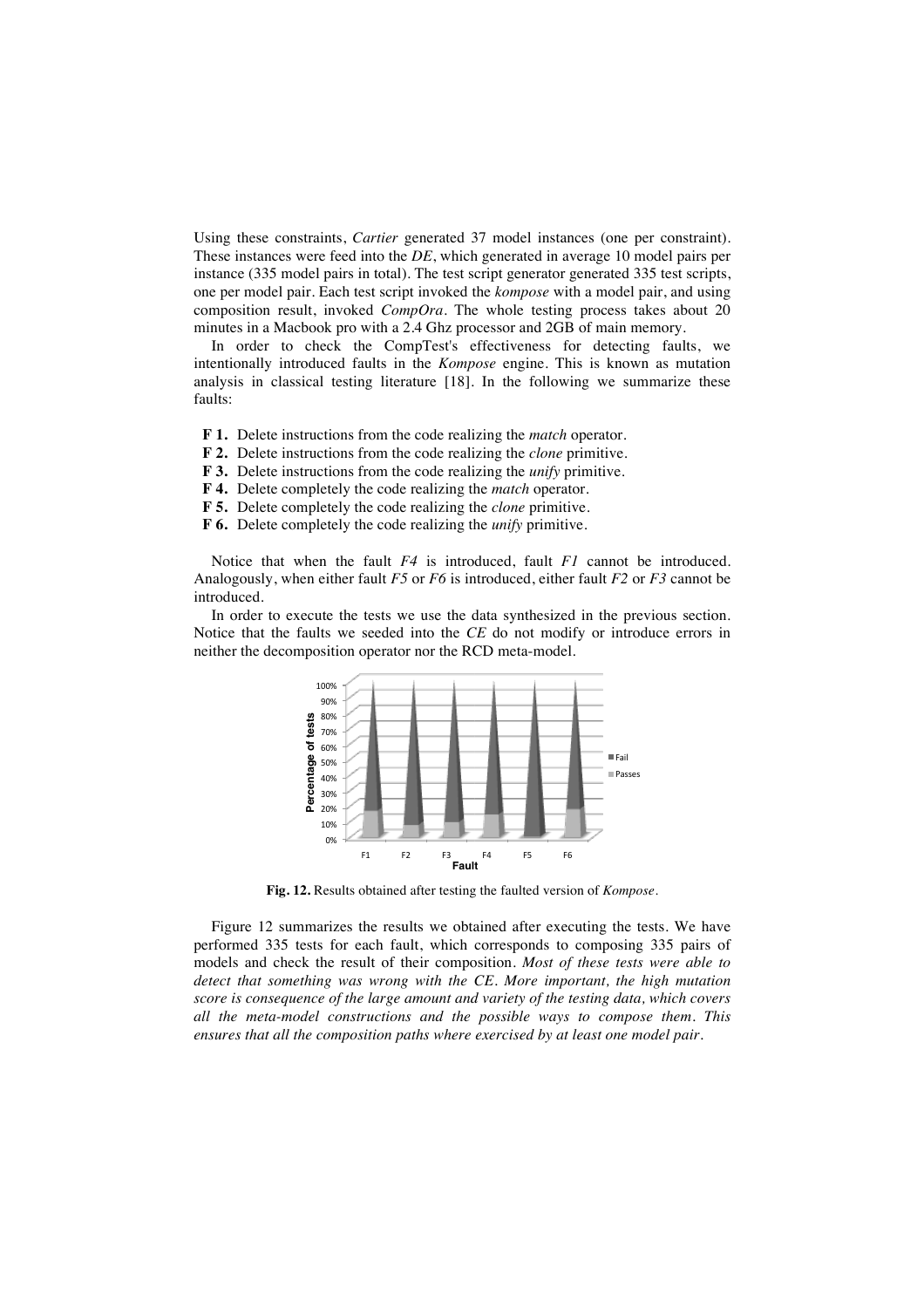For the fault *F1* we have deleted 3 lines of the code realizing the match operator. The experiments show that, 17% of the tests pass. These tests were passing because a portion of the decomposed models was exercising the non-deleted lines of code. That leaves 73% of tests exercised the deleted lines of code. Notice that deleting three lines of code was equivalent to deleting the complete operator (*F4*). The models that were successfully composed are those having only elements to clone. Remark that when we completely removed the code realizing the clone operator (*F5*), all the tests failed. That means that all the instances we composed were exercising the code realizing the clone operator. When fault *F2* was introduced, only 7% of the tests passed. This is because we deleted only 2 lines of the code realizing the clone operator, and 7% of the tests exercised only the remaining lines of code, whereas 93% of them exercised the deleted code. The results for faults *F3* and *F6* follow the same logic.

These results sketch the usefulness of *CompTest*, when the testers can provide a faultless *DE* and a well specified meta-model.

# **7.2 What if** *DE* **is faulty?**

The previous experience assumed that testers are able to obtain, or develop a faultless decomposition engine. This not always the case, sometimes coding the *DE* could be hard and prone to errors. However, even in such situations having a *DE* serves as a specification to which a *CE* can be faced. Moreover, ensuring that a *DE* engine produces a coherent result is likely to be less difficult than doing the same with a *CE*.

A straightforward way to test whether the decomposition engine produced a coherent result is checking whether the element and relations in the original model *m* exist in either of the decomposed models  $m_1$ ,  $m_2$ , or both. This ensures that the decomposition is actually conserving the model structure and relations. Unsurprisingly, this does not ensure that the *DE* is faultless, but possible *DE* faults will lay problems with the coverage of the composition paths. That is, faults in the decomposition engine will lead to loss in the meta-model coverage with respect to the possible ways it can be composed, i.e. there will be *possible compositions* that will never be tested.

Faults in a decomposition engine that produces coherent decomposed models will result in loss of resolution. Moreover, this kind of faults will be unlikely to be detected through the previously presented testing approach.

#### **7.3 Threats to validity**

Experiments suffer from threats to validity. We have made attempts to reduce these, however, we outline the major threats here. With respect to external validity, we acknowledge that we have studied only a single composition engine with a single and reduced meta-model. We have no evidence of how difficult could be to implement a decomposition engine for other symmetric composition approaches / engines. With respect to internal validity, we have tried to ensure that the fault we introduced into the *CE* reflect the faults that developers could commit. We have also made an effort to check that both, composition and decomposition engines were faultless before doing the experiments, and validated that the oracle verdict was the right one. As far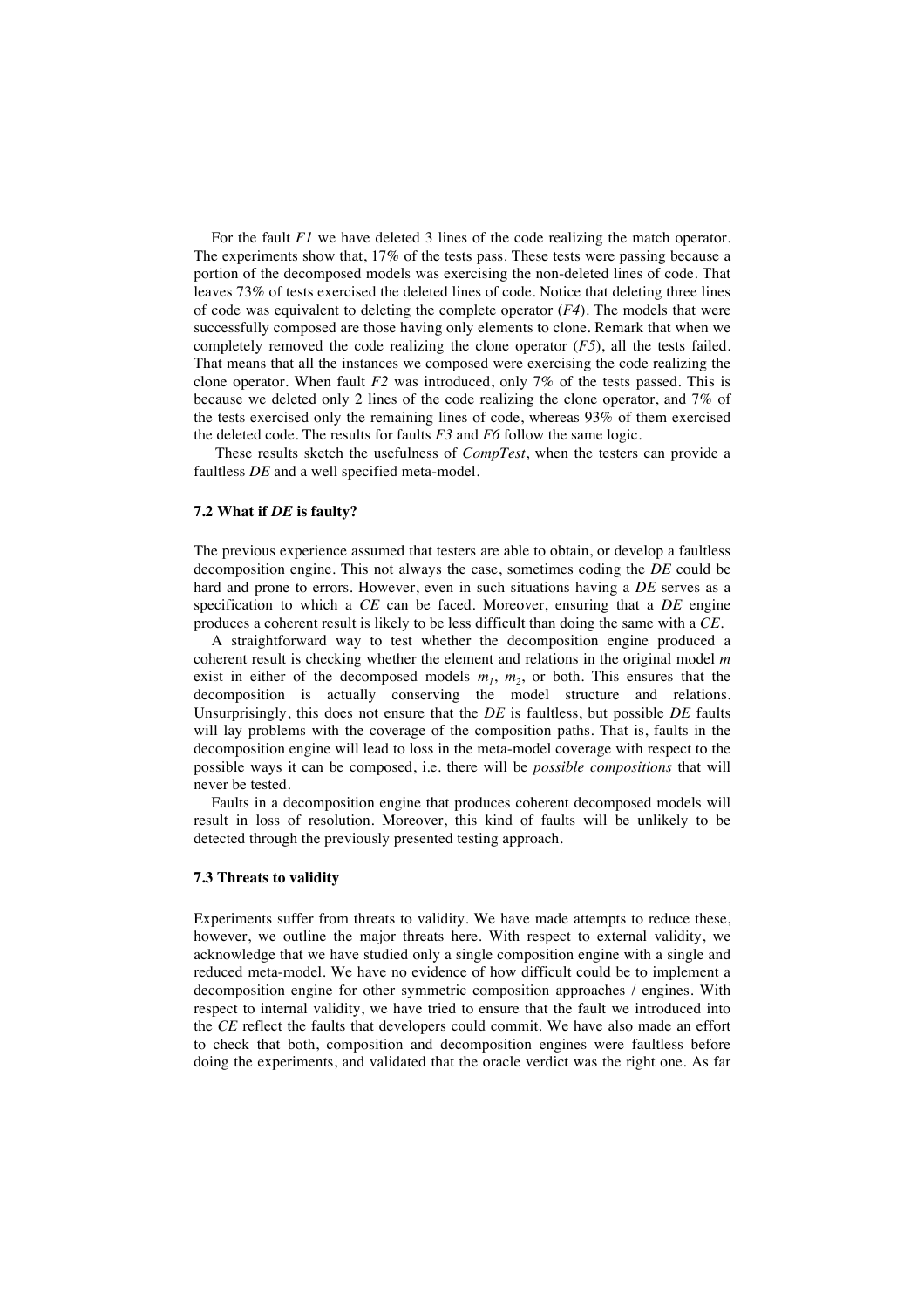as construction validity, we acknowledge that there could be faults in the third party tools that *CompTest* use (including the *kermeta* platform), and that these faults could leak into the experiments.

# **8. Related work**

In the last years, researchers have paid little attention to the validation of model composition engines, and specially on achieving this through testing. Some researchers have studied the validation through comparing the consistency of different views before and/or after composing them [19-21]. In [22] the authors propose to compose symmetrically (structural models) and asymmetrically (behavioral models) models representing different views of the system. Checking the consistency of both compositions, symmetric and asymmetric, then validates the composition result.

As we mentioned before, model composition can be seen as a model transformation where the input and the output meta-model is identical, besides it receives two input models to produce one. Several authors have addressed model transformation testing. Some authors have addresses the synthesis of testing data for model transformation [12-14]. These approaches can be used to synthesize input data to test model composition engines, however, they cannot ensure composability. In this paper we have introduced an approach that can synthesize composable data and can reuse these approaches. Other authors have addressed the analysis of expected transformation (oracle). Some of them have proposed to check the composed model against a set of constraints [23, 24]. Automatically synthesizing such constraints is challenging and an open issue. Other approaches use a reference model or search for a reference pattern in the resulting model [25, 26]. In [27] Mottu et al. study the issues associated with different mechanisms used to evaluate models. Out of these mechanisms, we use the equivalent to an inverse transformation (decomposition operator) that generates a reference model. Comparing the resulting and the reference model is challenging because of their complex structure. Several authors have addressed this problem and proposed mechanisms for comparing models [28-31]. Our approach makes use of these mechanisms in order to know whether two models differ.

Another important issue related to model transformation validation is model validation. Several works address this validation by supporting model testing. In [32] the authors define a set of coverage criteria for UML design models. Using these criteria, the authors propose to automatically generate input data for testing models [33]. The models for testing comprise class diagrams with OCL pre / post conditions for methods, and activity diagrams to specify the behavior of each method [34].

# **9. Conclusions**

Model composition helps designer to better manage complexity in MDE. Model composition engines (*CE*) are complex programs, which receive complex inputs to produce complex output. These engines need to be reliable in order to have MDE deliver its promises.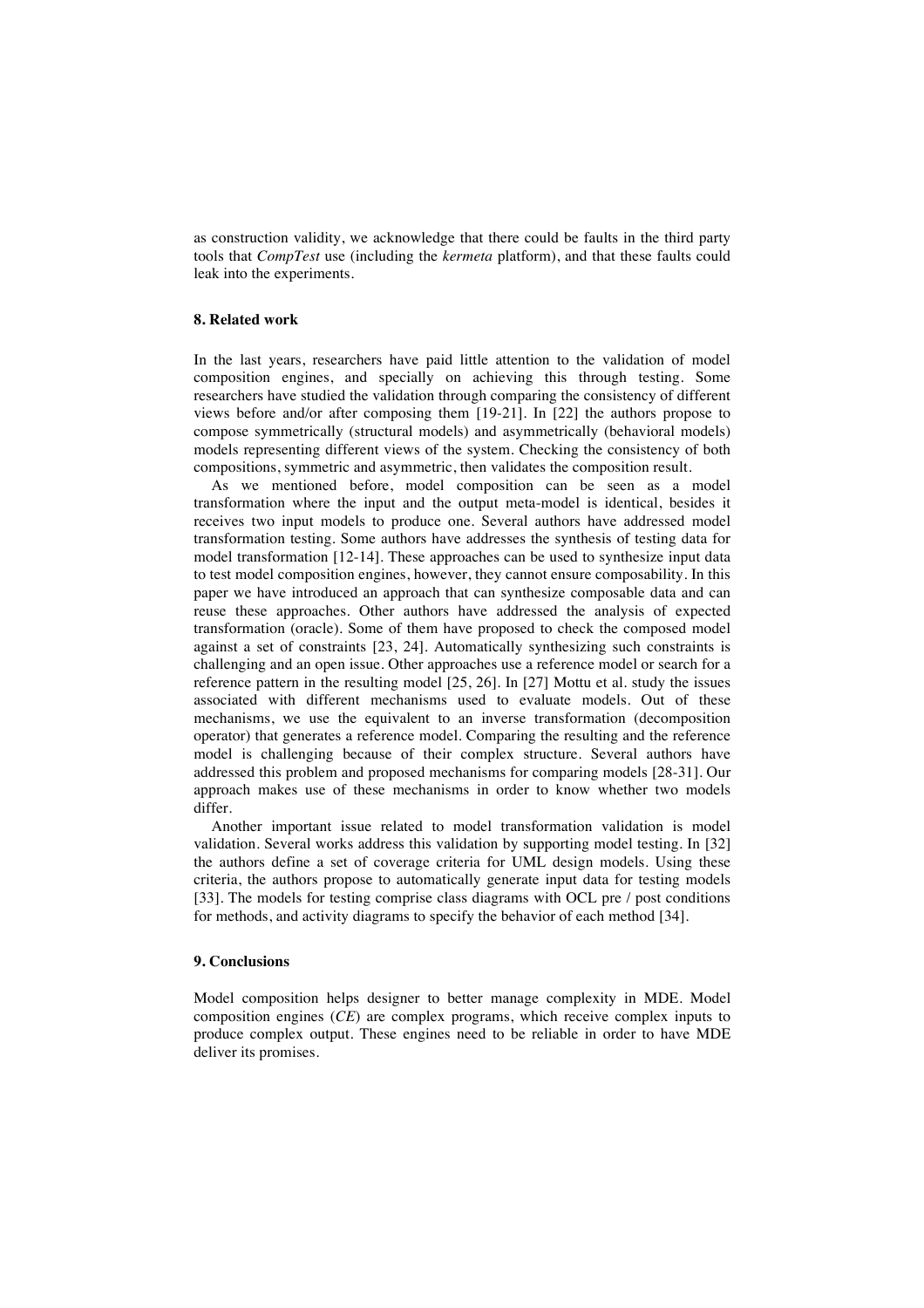In this paper we have studied the validation of composition engines through testing, and particularly we have addressed the automatic generation of testing data. We proposed through the introduction of a *decomposition operator* and its associated *decomposition engine (DE)*, to *synthesize* instances conforming to a meta-model. Such *synthesis* is not as traditionally understood. Instead of generating instances for a meta-model we transform (decompose) existing ones into pairs of them. This enables the reuse of existing model synthesis techniques and coverage criteria. Decomposing models into pairs guarantees (1) the composability of the *synthesized* pair, and (2) that their composition will produce a coherent result.

Decomposing models enables the synthesis of data suitable to be composed, and hence suitable to test de composition engine. In this paper we have proposed a complete suite that supports the testing of *CE* through a *DE*.

It is possible for *DE* to be faulty or hard to implement. However, even in that case, we think that it is likely to be less difficult to find faults in it, or at least ensure that it produces a coherent result. Yet, if there are faults in the *DE*, these faults may lay in loss of coverage of the possible composition paths, reducing the possible conclusion from the tests, but should not dim the test results.

#### **References**

- [1]R. France and B. Rumpe, "Model-driven Development of Complex Software: A Research Roadmap," in *FOSE '07: 2007 Future of Software Engineering*, Washington, DC, USA, 2007, pp. 37--54.
- [2]P. Lahire, B. Morin, G. Vanwormhoudt, A. Gaignard, O. Barais, and J.-M. Jézéquel, "Introducing variability into Aspect-Oriented Modeling approaches," in *In Proceedings of ACM/IEEE 10th International Conference on Model Driven Engineering Languages and Systems (MoDELS 07)*, Nashville, TN, USA, 2007.
- [3]R. France, F. Fleurey, R. Reddy, B. Baudry, and S. Ghosh, "Providing Support for Model Composition in Metamodels," in *edoc* Los Alamitos, CA, USA: IEEE Computer Society, 2007, pp. 253-265.
- [4]S. Nejati, M. Sabetzadeh, M. Chechik, S. Easterbrook, and P. Zave, "Matching and Merging of Statecharts Specifications," in *ICSE '07: Proceedings of the 29th international conference on Software Engineering*, Washington, DC, USA, 2007, pp. 54--64.
- [5]M. D. D. Fabro and P. Valduriez, "Semi-automatic model integration using matching transformations and weaving models," in *SAC '07: Proceedings of the 2007 ACM symposium on Applied computing*, New York, NY, USA, 2007, pp. 963--970.
- [6]F. Fleurey, R. France, B. Baudry, and S. Ghosh, "Kompose : A generic model composition tool," 2008.
- [7]S. a. Clarke and E. Baniassad, *Aspect-Oriented Analysis and Design*: Addison-Wesley Professional, 2005.
- [8]Y. R. Reddy, S. Ghosh, R. B. France, G. Straw, J. M. Bieman, N. McEachen, E. Song, and G. Georg, "Directives for Composing Aspect-Oriented Design Class Models," in *Transactions on Aspect-Oriented Software Development I*, 2006, pp. 75--105.
- [9]J. Whittle, A. Moreira, J. Araújo, P. Jayaraman, A. Elkhodary, and R. Rabbi, "An Expressive Aspect Composition Language for UML State Diagrams," in *Model Driven Engineering Languages and Systems*, 2007, pp. 514--528.
- [10] P.-A. Muller, F. Fleurey, and J.-M. Jézéquel, "Weaving Executability into Object-Oriented Meta-languages," in *Model Driven Engineering Languages and Systems*, 2005, pp. 264-278.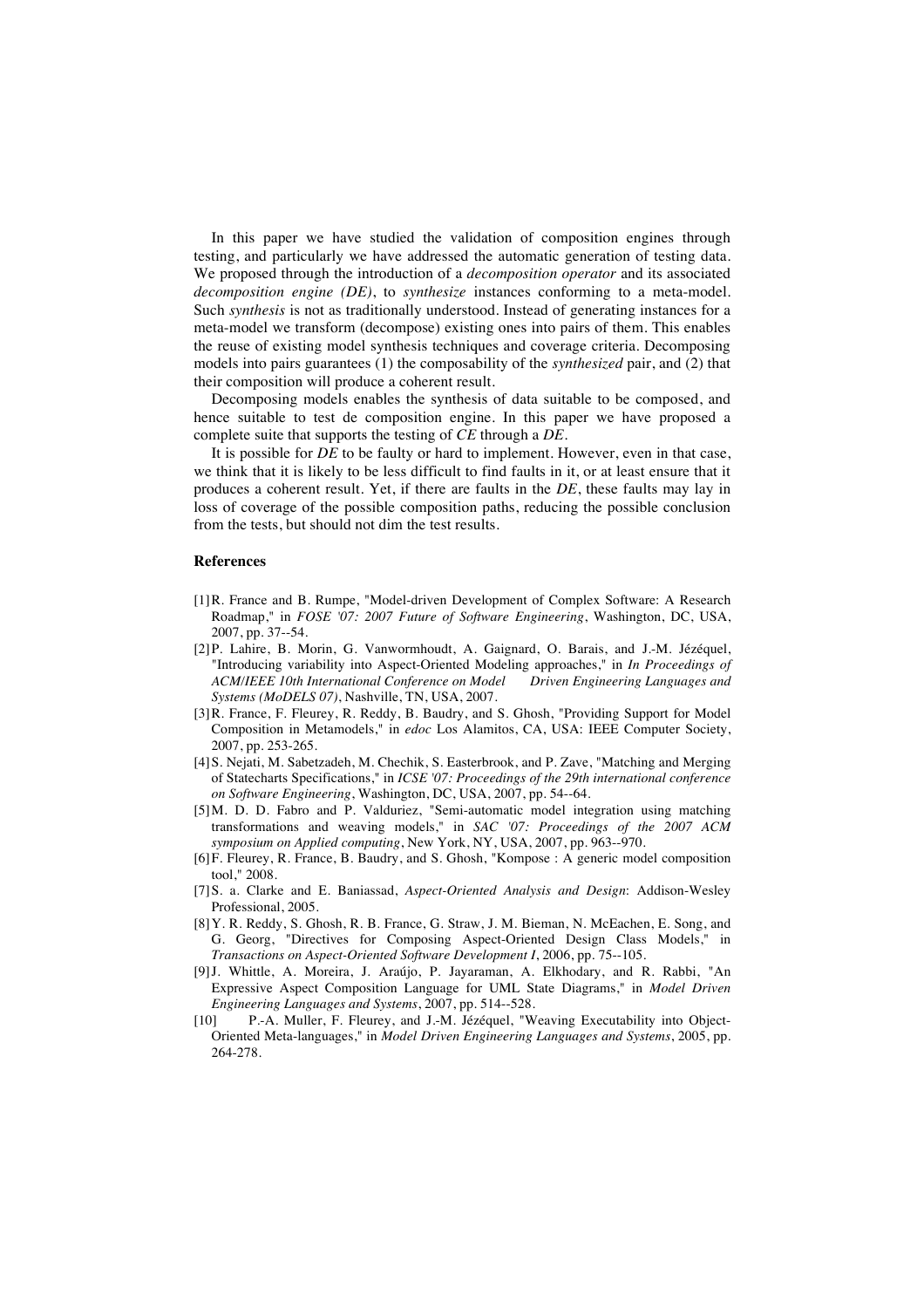- [11] C. Herrmann, H. Krahn, B. Rumpe, M. Schindler, and S. V\"olkel, "An Algebraic View on the Semantics of Model Composition," in *Model Driven Architecture- Foundations and Applications*, 2007, pp. 99--113.
- [12] K. Ehrig, J. Küster, and G. Taentzer, "Generating instance models from meta models," in *Software and Systems Modeling*.
- [13] E. Brottier, F. Fleurey, J. Steel, B. Baudry, and Y. L. Traon, "Metamodel-based Test Generation for Model Transformations: an Algorithm and a Tool," in *ISSRE '06: Proceedings of the 17th International Symposium on Software Reliability Engineering*, Washington, DC, USA, 2006, pp. 85--94.
- [14] S. Sen, B. Baudry, and J.-M. Mottu, "On Combining Multi-formalism Knowledge to Select Models for Model Transformation Testing," *icst,* vol. 0, pp. 328-337, 2008.
- [15] J. Daniel, "Alloy: a lightweight object modelling notation," *ACM Trans. Softw. Eng. Methodol.,* vol. 11, pp. 256-290, 2002.
- [16] A. B. Phillip, Y. H. Alon, and A. P. Rachel, "A vision for management of complex models," *SIGMOD Rec.,* vol. 29, pp. 55-63, 2000.
- [17] F. Fleurey, B. Baudry, P. A. Muller, and Y. Traon, "Qualifying input test data for model transformations," in *Software and Systems Modeling*, 2008.
- [18] A. J. Offutt, "A practical system for mutation testing: help for the common programmer," in *Test Conference, 1994. Proceedings., International*, 1994, pp. 824-830.
- [19] M. Sabetzadeh and S. Easterbrook, "An Algebraic Framework for Merging Incomplete and Inconsistent Views," in *RE '05: Proceedings of the 13th IEEE International Conference on Requirements Engineering*, Washington, DC, USA, 2005, pp. 306--318.
- [20] M. Sabetzadeh and S. Easterbrook, "Analysis of inconsistency in graph-based viewpoints: a category-theoretical approach," in *Automated Software Engineering, 2003. Proceedings. 18th IEEE International Conference on*, 2003, pp. 12-21.
- [21] M. Sabetzadeh and S. Easterbrook, "View merging in the presence of incompleteness and inconsistency," *Requir. Eng.,* vol. 11, pp. 174--193, 2006.
- [22] O. Barais, J. Klein, B. Baudry, A. Jackson, and S. Clarke, "Composing Multi-view Aspect Models," in *Composition-Based Software Systems, 2008. ICCBSS 2008. Seventh International Conference on*, 2008, pp. 43-52.
- [23] J. M. Küster, "Definition and Validation of Model Transformations," *Software and Systems Modeling,* vol. 5, pp. 233-259, 2006.
- [24] M. Lamari, "Towards an Automated Test Generation for the Verification of Model Transformations," in *Symposium on Applied Computing SAC'07*, Seoul, Korea, 2007.
- [25] K. Duddy, A. Gerber, M. Lawley, K. Raymond, and J. Steel, "Model Transformation: A declarative, reusable patterns approach," in *EDOC'03 (Entreprise Distributed Object Computing Conference)*, Brisbane, Australia, 2003, pp. 174 - 185.
- [26] Y. Lin, J. Zhang, and J. Gray, "A Testing Framework for Model Transformations," in *Model-driven Software Development - Research and Practice in Software Engineering*: Springer, 2005.
- [27] J.-M. Mottu, B. Baudry, and Y. Le Traon, "Model transformation testing : oracle issue," in *MoDeVVa workshop colocated with ICST08*, Lillehammer, Norway, 2008.
- [28] D. Lopes, S. Hammoudi, J. De Souza, and A. Bontempo, "Metamodel Matching: Experiments and Comparison," in *International Conference on Software Engineering Advances (ICSEA'06)*, Los Alamitos, USA, 2006.
- [29] D. S. Kolovos, R. F. Paige, and F. a. C. Polack, "Model Comparison: A Foundation for Model Composition and Model Transformation Testing," in *workshop GaMMa'06*, Shangaï, China, 2006.
- [30] Y. Lin, J. Zhang, and J. Gray, "Model Comparison: A Key Challenge for Transformation Testing and Version Control in Model Driven Software Development," in *OOPSLA'04*, 2004.